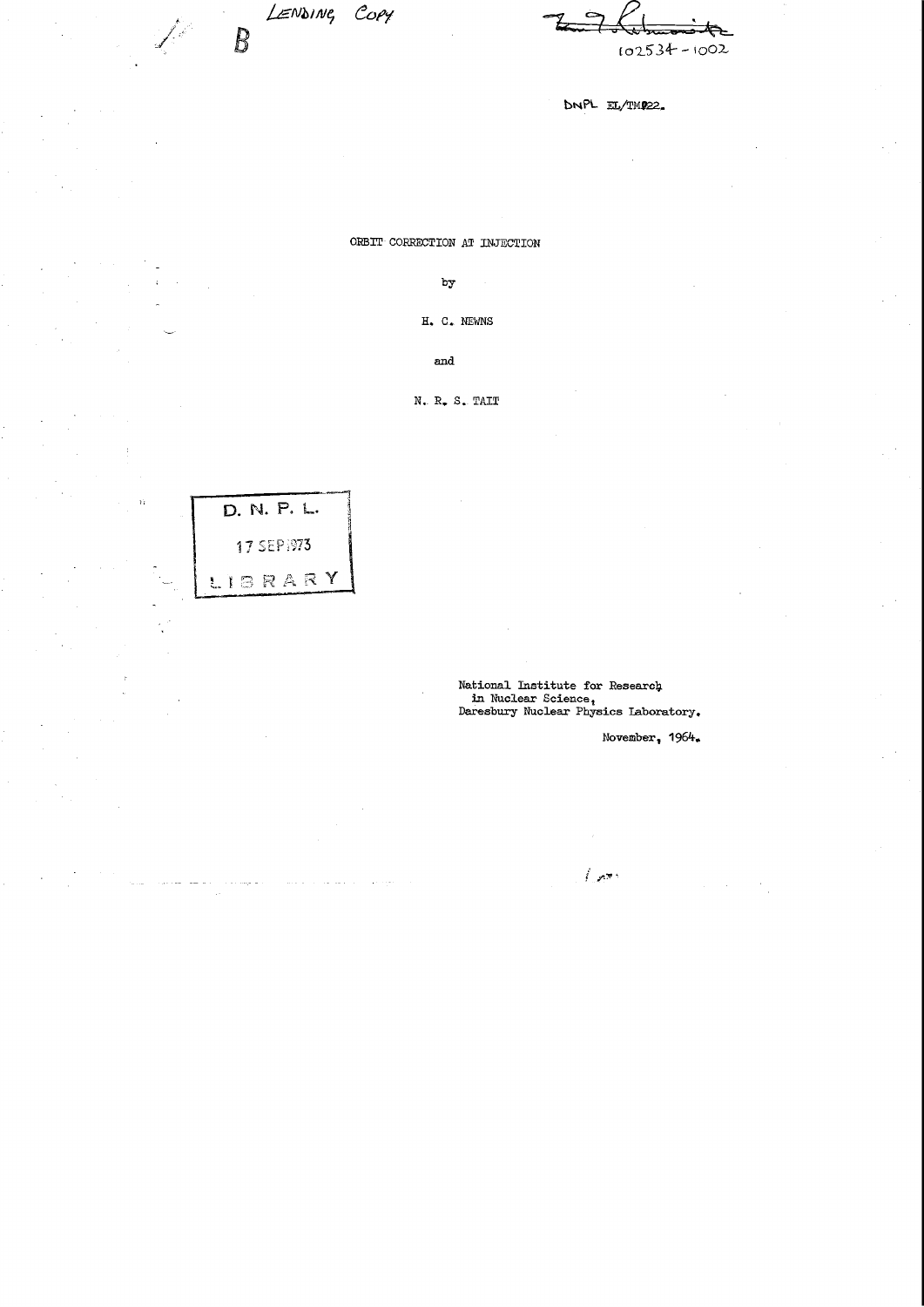### $\mathbf{E} \mathbf{y}$

## H.C. Newns and N,R,S, Tait.

# l, Introduction

Imperfections in the synchrotron magnet system of NINA are expected to lead to radial distortions of the equilibrium orbit. These could lead to serious beam loss at injection. It is desirable to install dipole windings on the magnets to correct the distortions.

Maximum borizontal deviation from the ideal equilibrium orbit is expected in the radially focusing (F) magnet units. The ideal correcting system would allow separate and completely independent adjustment of the radial position of the equilibrium orbit at each F unit. A good approximation to this system can be obtained in several ways.

#### $\mathsf{L}_{\bullet}$ General Considerations

A localised distortion of the equilibrium orbit can be achieved by the application of equal magnetic field perturbations at two points on the orbit separated by half a betatron wavelength $(1, 1)$  The orbit will be modified only in the region between the perturbations. With a Q-vclue of 5.25 and a magnet system consisting of twenty periods FoDO, the betatron phase change per magnet period is  $94.5^\circ$ . Thus in NINA the perturbations would be applied at positions separated by just less than two magnet periods.

In practice the perturbations must be applied over & finite length of orbit. This leads to a finite ripple on the orbit around the remainder of the magnet system. The ripple can be minimised by adjustment of the relative sizes of the perturbations or by the addition of a third perturbation. In all cases the effect on the equilibrium orbit of a given set of perturbations can be found by calculating the displacement of the orbit at a large number of points around the machine using transfer matrix methods.

 $-1-$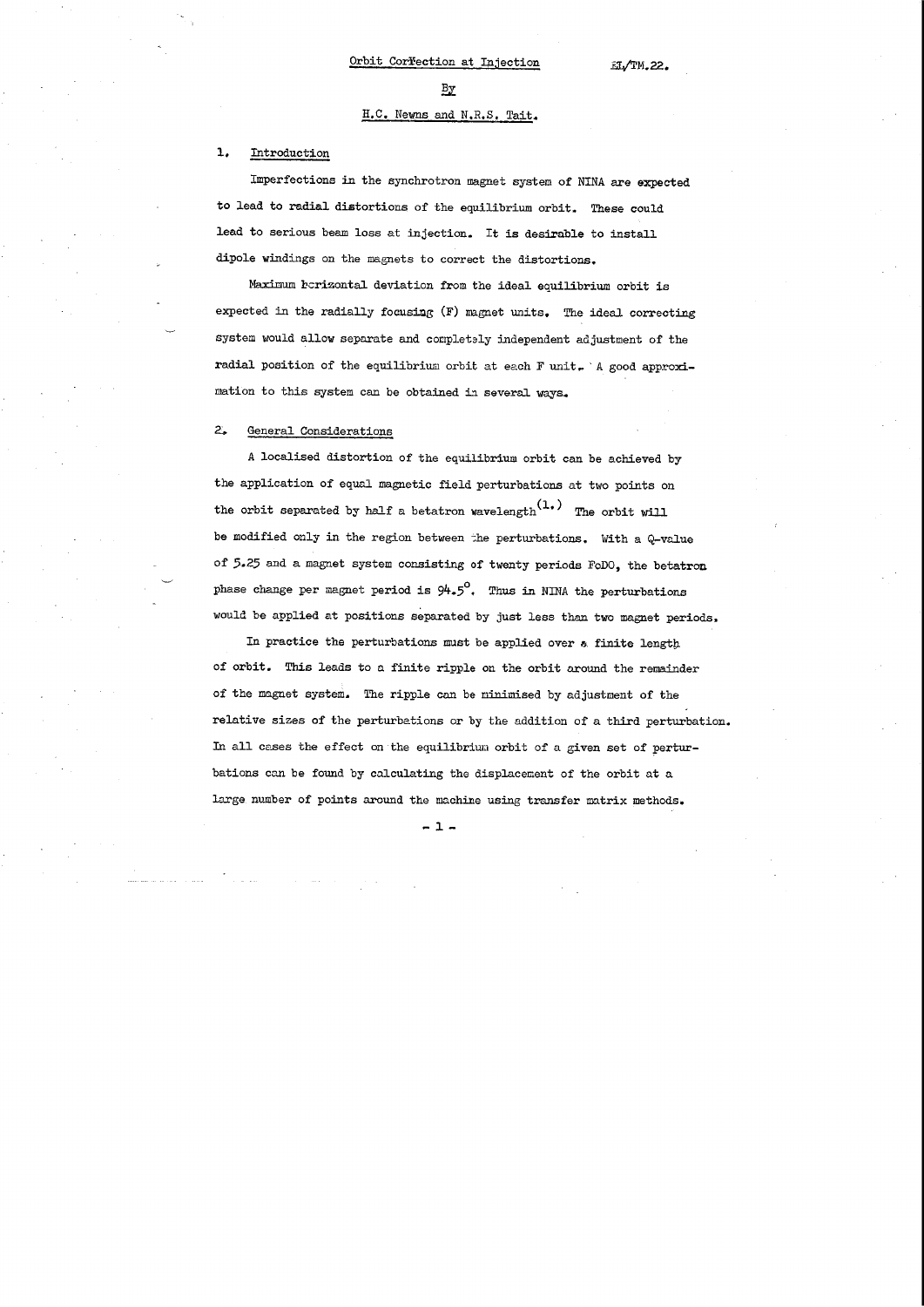### 3. Two Block Beam Bwnp System

The NINA magnet units consist of 9 full sized magnet blocks of azimuthal length 12,4" and two end blocks of length 6.2". The blocks are separated by wedge-shaped gaps. In the present discussion the blocks will be numbered 1-11 from the 'downstream' end of the magnet unit,

Suitable beam bump systems can be obtained using perturbations on only two blocks (fig. 1 (a)). The  $3 \times 3$  transfer matrix for the system is calculated and the condition of zero equilibrium orbit displacement around the remainder of the magnet system is imposed. It is then possible to specify values of  $x_1$ ,  $x_2$  and t and to obtain solutions for  $y_1$   $y_3$  and  $\frac{1}{\sqrt{\Delta B_z}}$ 

For a single block perturbation we want  $x_1$  and  $x_5$  to be 0.05, 0.15, etc. with  $(y_1 - x_1) = (y_3 - x_3) \neq 0.1$ . Exact solutions are not in general obtained but there is usually one with both  $(y_1 - x_1)$  and  $(y_3 - x_3) \sim 0.1$ and with  $t \sim 0.6$ . The effect of putting  $(y_1 - x_1) = (y_3 - x_3) = 0.1$  can be found using the method described at the end of the last section.

This system can be modified such that a perturbation  $\Delta B_2$  is applied T, over fraction t of the magnet unit. The advantage of this is that a value

A possible system was found for NINA with excitation on block 2 of magnet  $F_1$  and block 10 of magnet  $F_3$ • Due to the limited space available between blocks for the accommodation of conductors, this system is only suitable for use at injection.

4. System using Complete Magnets

It is possible to apply the perturbations over the whole length of magnets  $F_1$  and  $F_2$ , Fig. 1(b). If the two perturbations have the same magnitude $\Phi_1$ , it is found necessary to apply a perturbation  $B_2$  at magnet  $F_2$ • The ratio  $\Delta B_2/\Delta B_1$  can be found by a method suggested by T. J. Collins and illustrated for the present case in Fig. 1(d).

- 2 -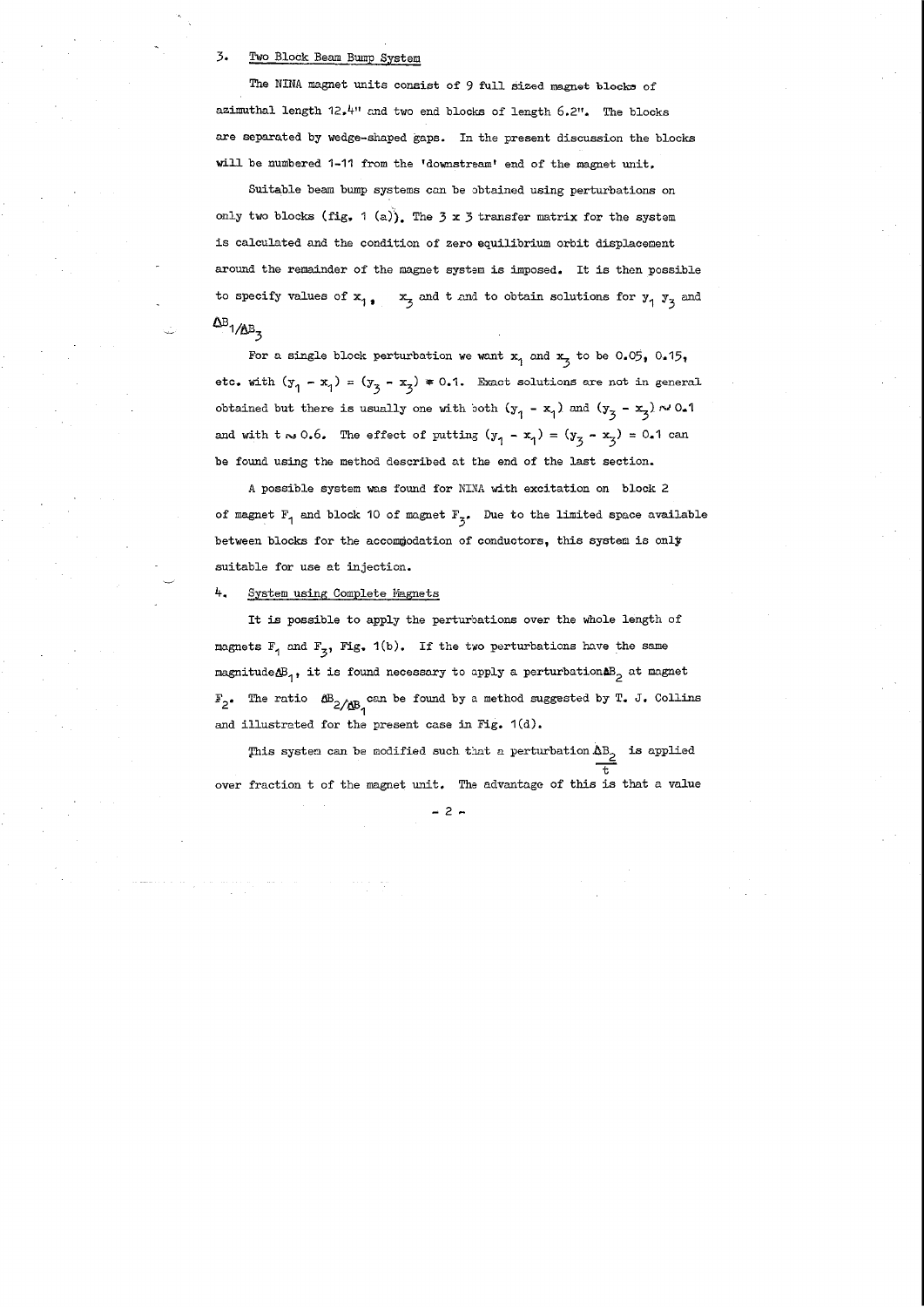# 4. Continued

of t can be chosen such that the excitation currents are almost equal in all three windings. Equalising these currents simplifies power supply problems but leads to an increase in the orbit displacements around the remainder of the magnet ring. With  $t = 0.1$  or 0.2 (corresponding to one or two block excitation) the increase in displacement is tolerable.

### 5. Comparison of the Systems for Orbit Correction at Injection

The two-block system has the advantage of simplicity. However the magnet blocks of the NINA magnets are separated by only 0.2-0.3 em in the region of the back-legs and it would be difficult to accommodate the conductors for the relatively high currents required ( $\sim$  10 ampere turns/ em deflection at injection). Also the maximum ripple is very sensitive to  $\Delta B_{\gamma}$  as can be seen in the following table:

The modification of this system using only one or two blocks of magnet  $F_2$  has similar advantages:

| $\Delta$ B <sub>3</sub> / $\Delta$ <sup>B</sup> <sub>1</sub> | Max Ripple.     |
|--------------------------------------------------------------|-----------------|
| 0.85                                                         | 5.5%            |
| 0.90                                                         | 1.5%            |
| 0.95                                                         | $\cdot$<br>6.0% |

The three magnet system only requires 1.2 ampere-turns/cm (at injection) on magnets  $F_1$  and  $F_3$ , and is relatively insensitive to variations in the ratio  $\Delta B_2/\Delta B_1$ :

| $\Delta B_2/\Delta B_1$ | Max Ripple. |
|-------------------------|-------------|
| 0.100                   | 4.0%        |
| 0.157                   | 0.006%      |
| 0,200                   | 3.0%        |

| $\Delta B_2/\Delta B_1$ | <b>Block Numbers</b> | Max. Ripple. |
|-------------------------|----------------------|--------------|
| 1.0                     | 5                    | 3.5%         |
|                         | $-3-$                |              |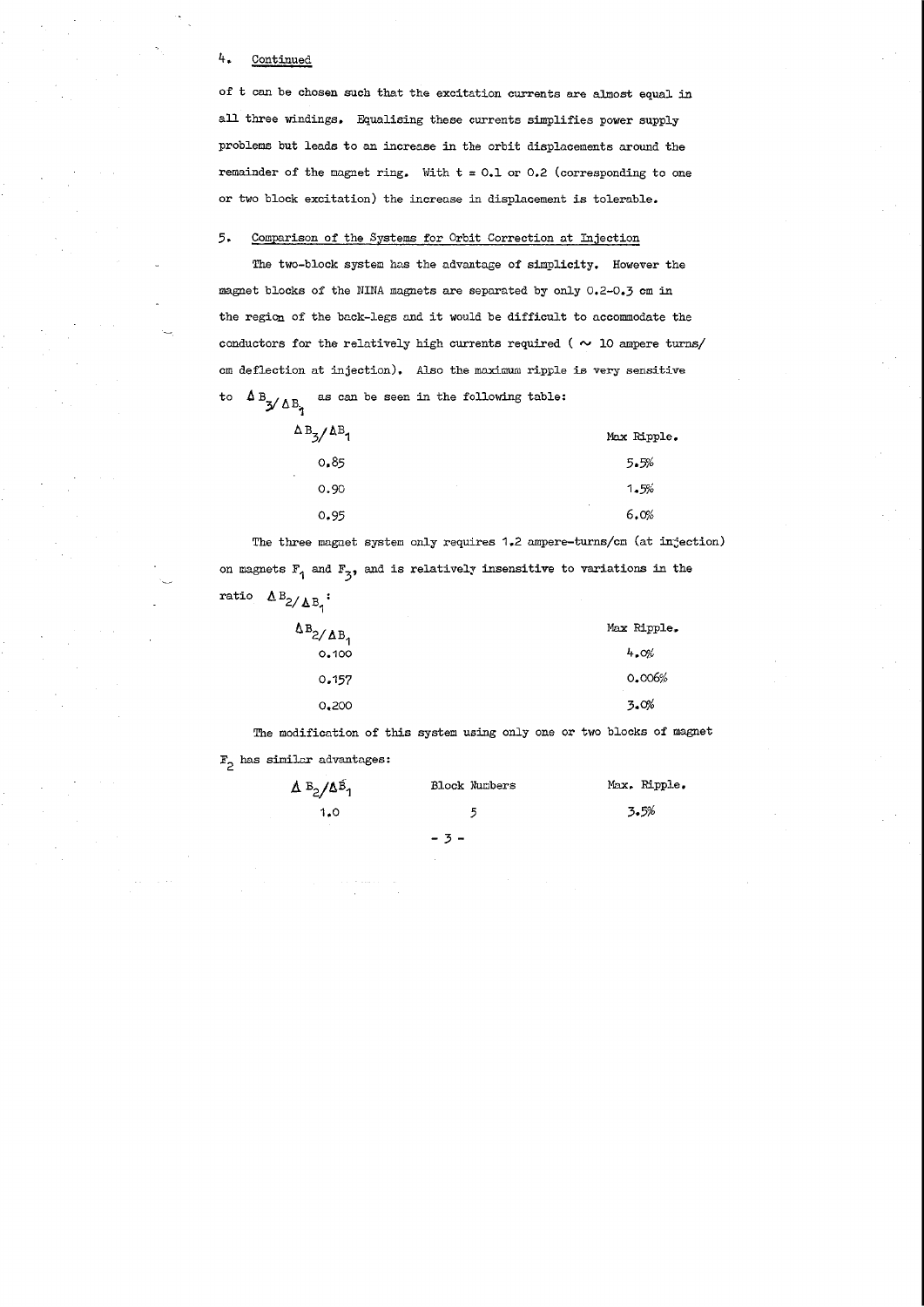5. Continued

| 2.0  | 5                     | 3.3%            |
|------|-----------------------|-----------------|
| 1,0  | 6                     | 3.5%            |
| 2,0  | 6                     | 3.3%            |
| 0.5  | $5 + 6$<br>$\epsilon$ | 3.5%            |
| 0, 8 | 5+6                   | 0.8%            |
| 1.0  | 5+6                   | 3.3%<br>$\cdot$ |

The discussion of the last paragraph assumed that the magnet steel hns infinite permeability. At injection fields this is not so, and some deviation from the calculated values of  $\Delta B_2/\Delta B_1$  may be expected as a result. Finite permeability of the magnet steel may also lend to some distortion of the field, Measurements made with a back leg winding on one block of the model F magnet indicated that  $\Delta N/N$  is  $\sim$  1% for  $\Delta B/B$   $\sim$  25% at B  $\sim$  60 gauss. This would have the greatest effect in the two block system where **A B** is large.

The magnitude of the ripple is found to be almost independent of the point of application of  $\Delta B_2$  while simple ratios  $\Delta B_2/\Delta B_1$  can be used. Thus  $\Delta B_2/\Delta B_1 = 0.5$  is obtained by passing the same current through two dipole windings, pole face windings for example, on  $F_1$  and  $F_3$  and through a single turn back-leg winding on  $F_2$ • Two turns of back-leg winding on  $F_2$ would give  $\Delta B_2/\Delta B_1 = 1.0$ . Finally, if a two block back-leg winding is in use we can obtain  $\Delta B_2/\Delta B_1 = 0.75$  by placing two turns on one block and one turn on the other.

In conclusion, it appears thnt the system with two turn dipole windings on magnets  $F_1$  and  $F_3$  and a back-leg winding on blocks 6 and 7 of magnet  $F_2$ is the most suitable for orbit correction at injection, There is considerable scope for optimising the ratio  $\Delta B_2/\Delta B_1$ , while the current required is only 0,6 amps per em. Fig, 2 shows the deflection of the equilibrium orbit as a function of azimuthal position for this system. The assymetry is due to the inequality in length of the two straight sections in each magnet period.

- 4-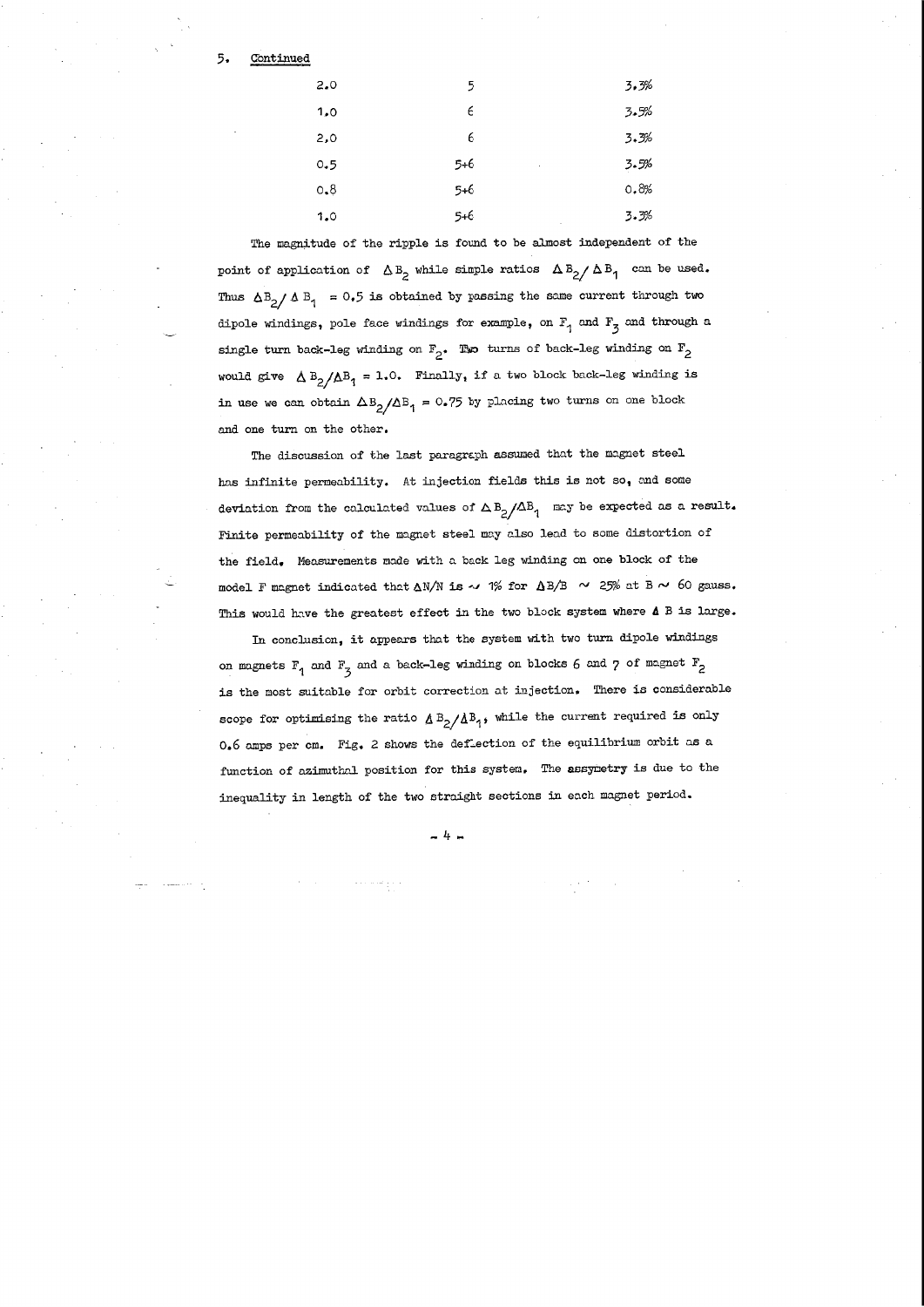# 6. D-Unit Beam Bump System

If the system discussed in the last paragraph is applied to a triad of D-type magnet units, the displacement of the equilibrium orbit takes the form of Fig. 3. The current required is somewhat larger, being 1.8 amps per cm deflection in the first F magnet unit.

This system would be of considerable advantage in the correction of an orbit deviation which was in the same direction in several consecutive F magnets.

## 7. Hethod of Use.

The currents in the F-Unit systems will be set assuming that the systems are completely independent of each other. The optimum current setting for each system is taken to be the mean of the two settings at which the beam is just lost at the edges of the working region of the magnet aperture, all other systems being out of circuit. With an F-magnet aperture of 13 cms a minimum current of  $\pm$  7.8 A is required.

An alternative method of setting the currents is by calculation from the known position of the equilibrium orbit around the machine, In order to use this method on NINA a large number of beam position probes would be needed in order to determine the orbit position to the necessary accuracy.

In the case of the D-Unit systems it is not possible to use this method as each system affects the orbit in two F units. The D systems can be used as a first correction using the F system currents as a basis for calculating the necessary D system currents to produce the same deflections, \'lith the D systems in operation, the F systems are then re-set to give a second order correction, using the same method as before to determine the optimum current **settings.** 

- 5-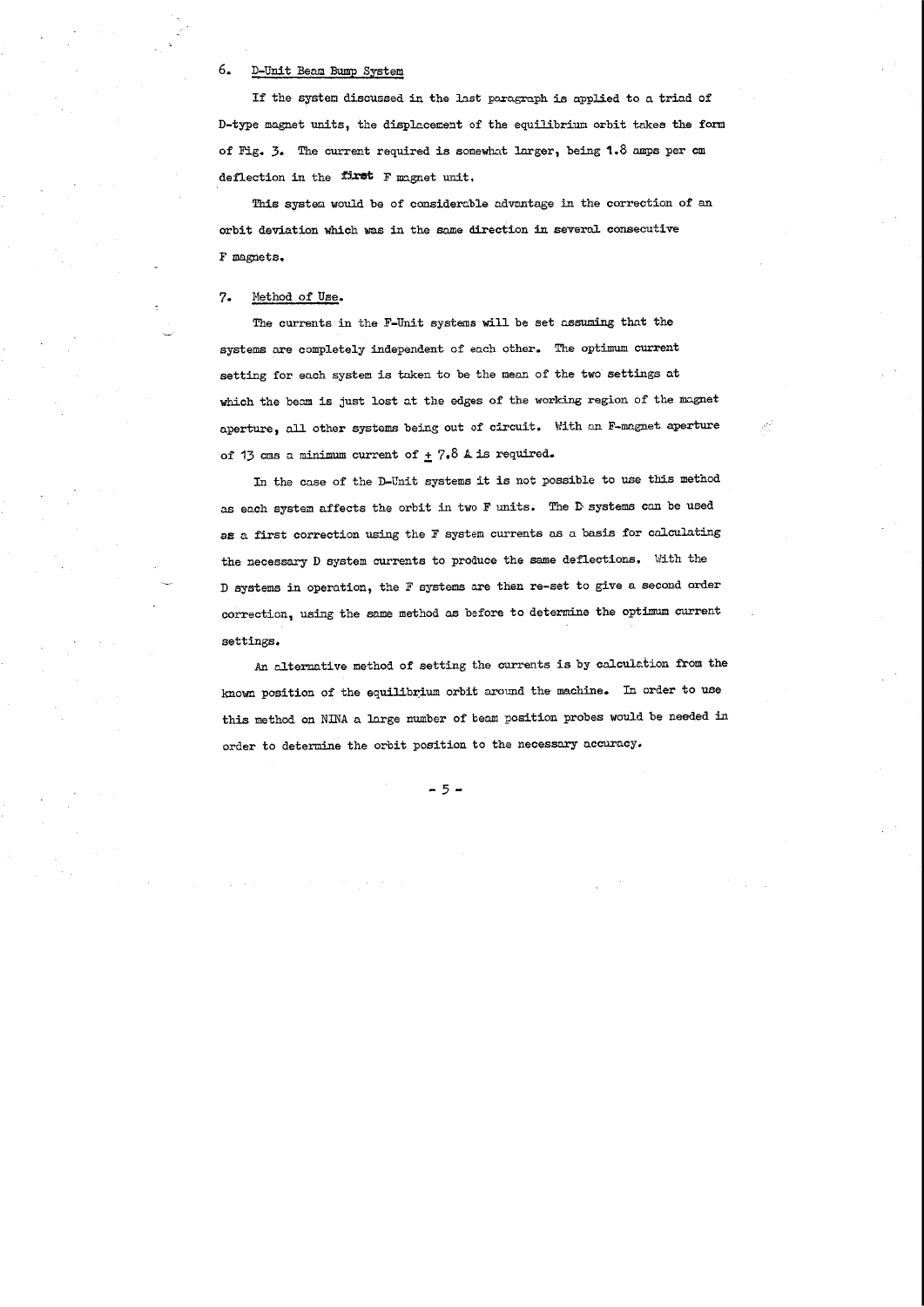### 8. Practical Considerations

, If a beam bump is to be provided at each F magnet unit it will be necessary to provide each F unit with two pairs of full length dipole windings and one back leg winding. One pair of dipole windings is already available - pole face windings D2 (see report EL/TM  $16$ ). The second pair will be added. The conductors will be of 1 mm diameter copper wire giving a total resistance for each beam bump system of 0.6 ohms at  $40^{\circ}$ C. The pole face windings will also be provided  $\sigma$ <sup>1</sup> the D units.

9. References

(1) H. Mieras et al. CEA-TM-128, Cambridge Electron Accelerator.

## EL/TM.22.

- 6-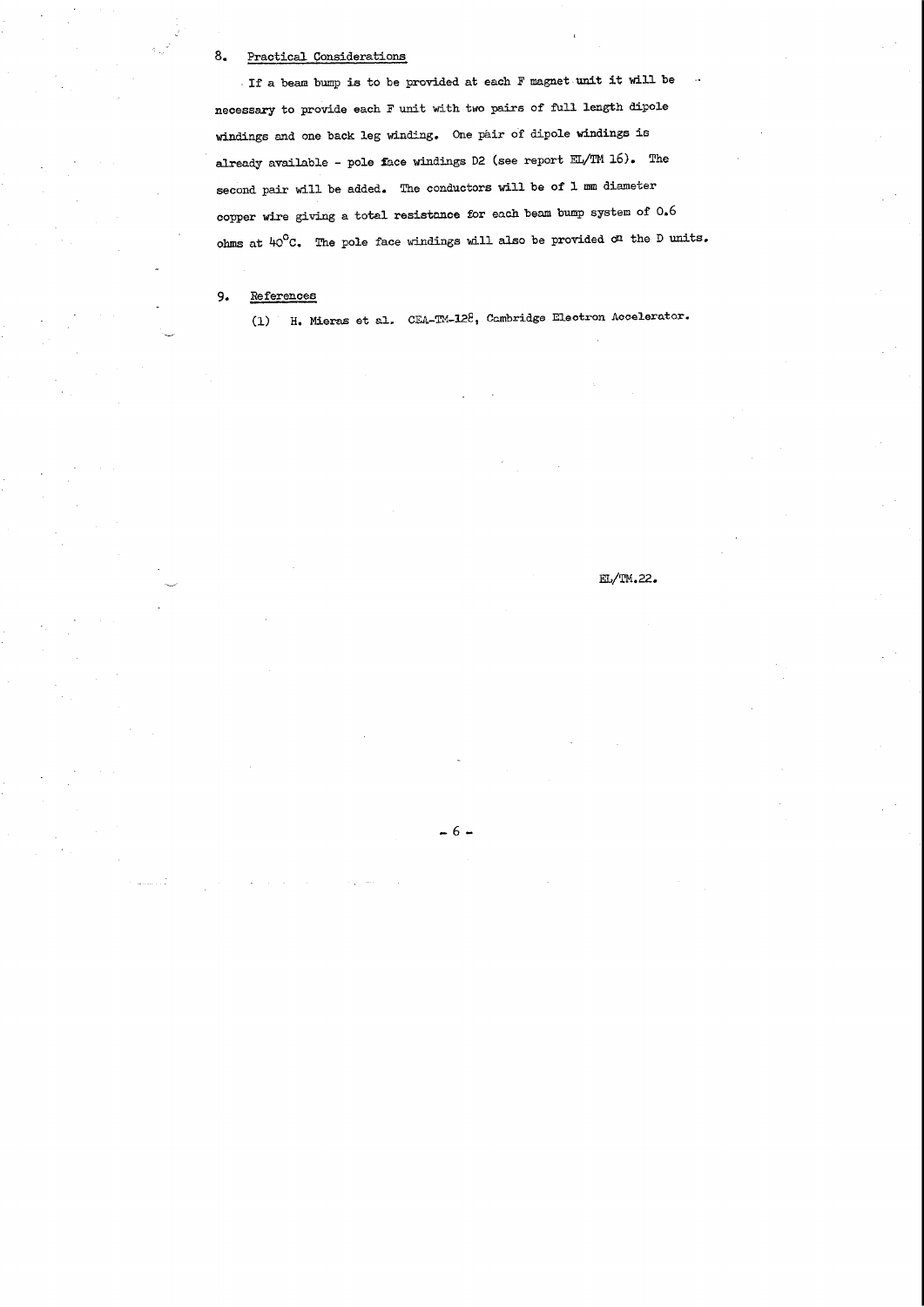

 $\ddot{a}$ 



 $Fig. 1$ 





 $w^{(1)}$ 

 $\hat{\omega}$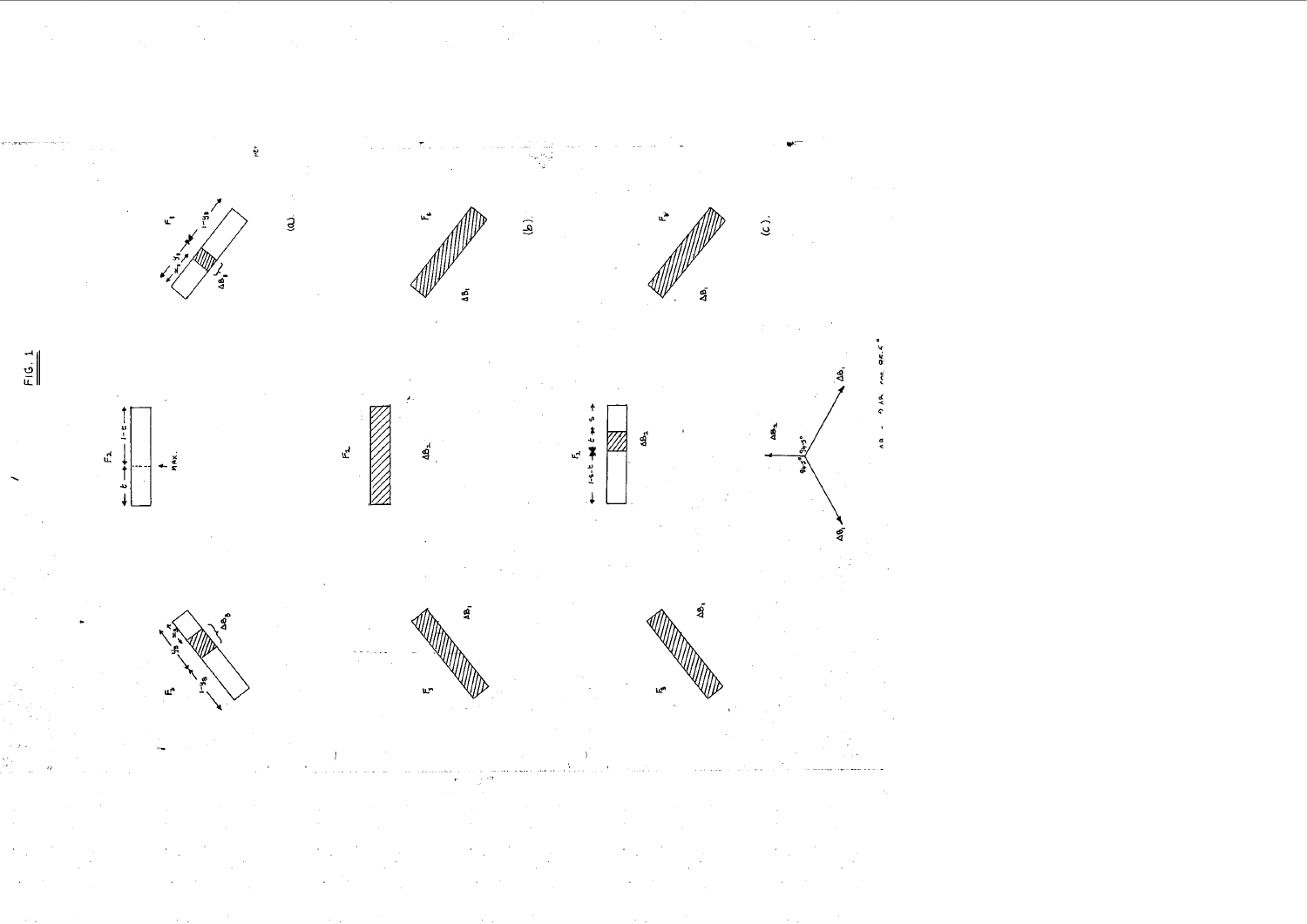